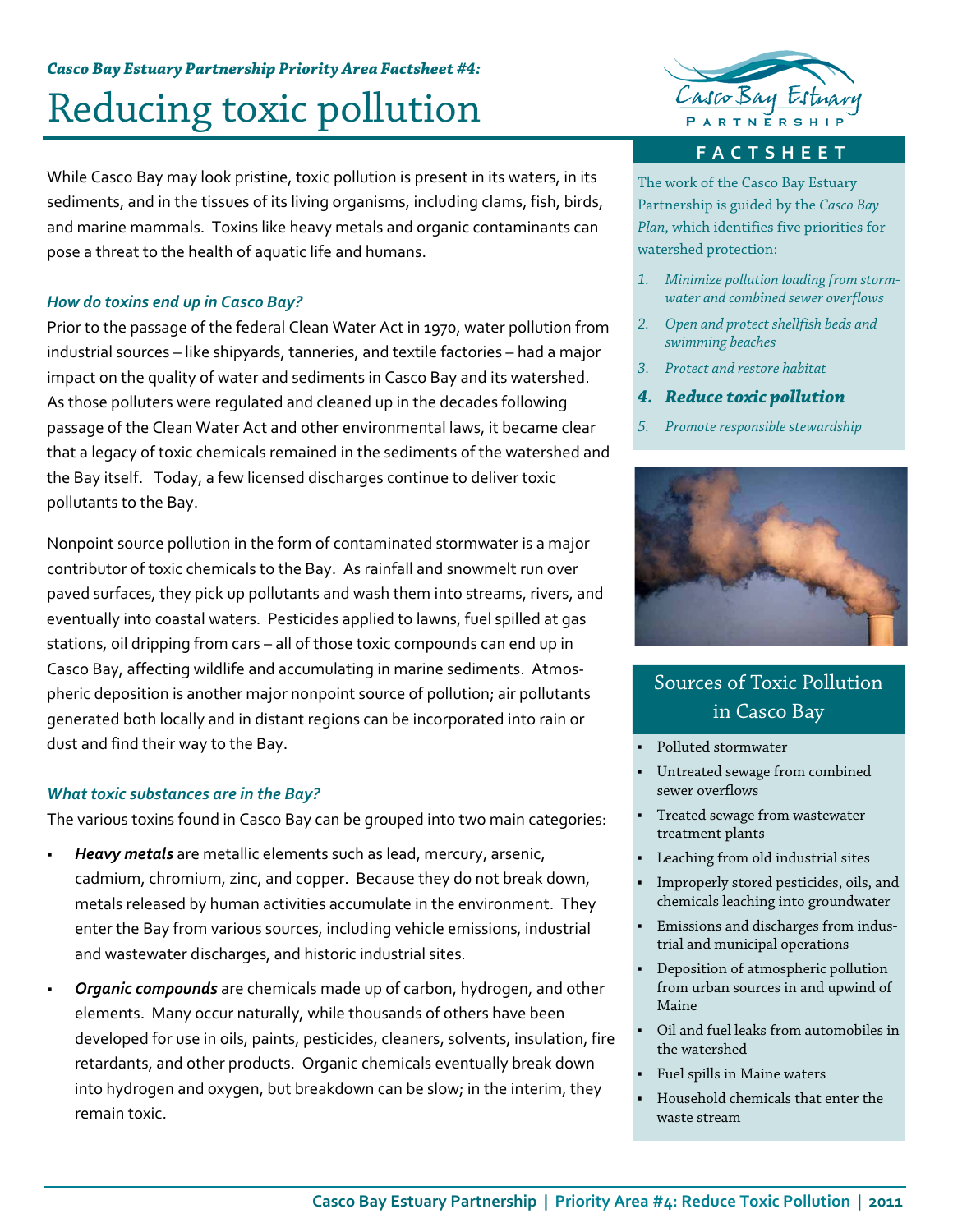# Effects of toxic contamination

Toxic organic chemicals and some metals have the potential to increase in concentration as they move up the food chain from the algae and seagrasses that convert sunlight and carbon into food, to fish, birds, and mammals, including humans.

Mammals and birds that feed on bottom‐dwelling organisms or on fish from contaminated waters may absorb toxic pollutants, concentrating them in liver, fat, and muscle tissues. Toxic organic chemicals have the potential to disrupt the normal activity of hormones, causing cancer, adverse reproductive effects, birth and developmental effects, and effects on immune systems.

Studies have shown that the mercury levels in Maine's fish, loons and eagles are among the highest in the country. Levels of mercury and some organic chemicals found in freshwater and certain marine fish have led Maine to issue fish consumption advisories and guidelines on safe fish and lobster consump‐ tion practices. Those are especially important for the most vulnerable consum‐ ers, including children and pregnant women.

Despite evidence that toxic chemicals are found throughout Casco Bay and its watershed, there is some good news. The levels of mercury, PCBs, dioxins, and many pesticides entering the environment have declined greatly over the past two decades (see CBEP's 2007 report *Toxic Pollution in Casco Bay*). Levels of most heavy metals, pesticides, tributyltin, PCBs and low molecular weight PAHs have decreased in the sediments of the Bay since 1991.

## CBEP's efforts to reduce toxic pollution

Reducing toxic pollution is one of five priority areas identified in the *Casco Bay Plan*, the document that guides the work of the Casco Bay Estuary Partnership. To aid the continued decrease in toxic chemical loading, CBEP supports a vari‐ ety of tools, including regulatory enforcement, monitoring and assessment, development of new approaches to reduce the use and release of toxic chemi‐ cals, and vigorous environmental stewardship at every level.

#### *Monitoring and assessment of sources, risks, and impacts*

CBEP and its partners have been monitoring toxic contaminants along Maine's coast in recent years. These programs include:

- National Coastal Condition Assessment, funded by the U.S. Environmental Protection Agency and administered in Maine by CBEP
- Maine Department of Environmental Protection's Surface Water Ambient Toxics Monitoring program (SWAT)
- CBEP's long term sediment monitoring program, which has sampled sedi‐ ments at 70 locations around the Bay

### Common forms of organic toxins found in Casco Bay

#### *Polynuclear aromatic hydrocarbons*

*(PAHs):* PAHs are the most prevalent toxic pollutants in Casco Bay. They come primarily from the combustion of fossil fuels and wood but also from fuel spills.

#### *Polychlorinated biphenyls (PCBs):*

Used in electric transformers and other industrial applications, PCBs are potent carcinogens. They were banned in the 1970s but are still found in old landfills and dumps and are present in high levels in the Fore River.

*Pesticides* are mainly carried from lawns and fields to water bodies via stormwater runoff. Although it has been banned since 1972, the pesticide DDT and its toxic breakdown products still persist in the environment.

*Dioxins and furans* are formed when organic material is burned in the presence of chlorine. Incineration, pulp paper manufacturing, coal-fired utilities, diesel vehicles and metal smelting are all sources of dioxin in the environment. Although the pulp mill industry stopped discharging pulp waste into Casco Bay in 2000, dioxins and furans still reach the Bay via atmospheric deposition.

*Butylins*: Toxic organometallic compounds, butylins are molecules in which an atom of tin is bonded to carbon atoms in an organic molecule. Butylins get into the Bay's sediments primarily from marine anti-fouling paints.



*In 1996, the Julie N oil tanker spilled almost 180,000 gallons of fuel oil into the Fore River after striking the former Million Dollar Bridge while entering the harbor.*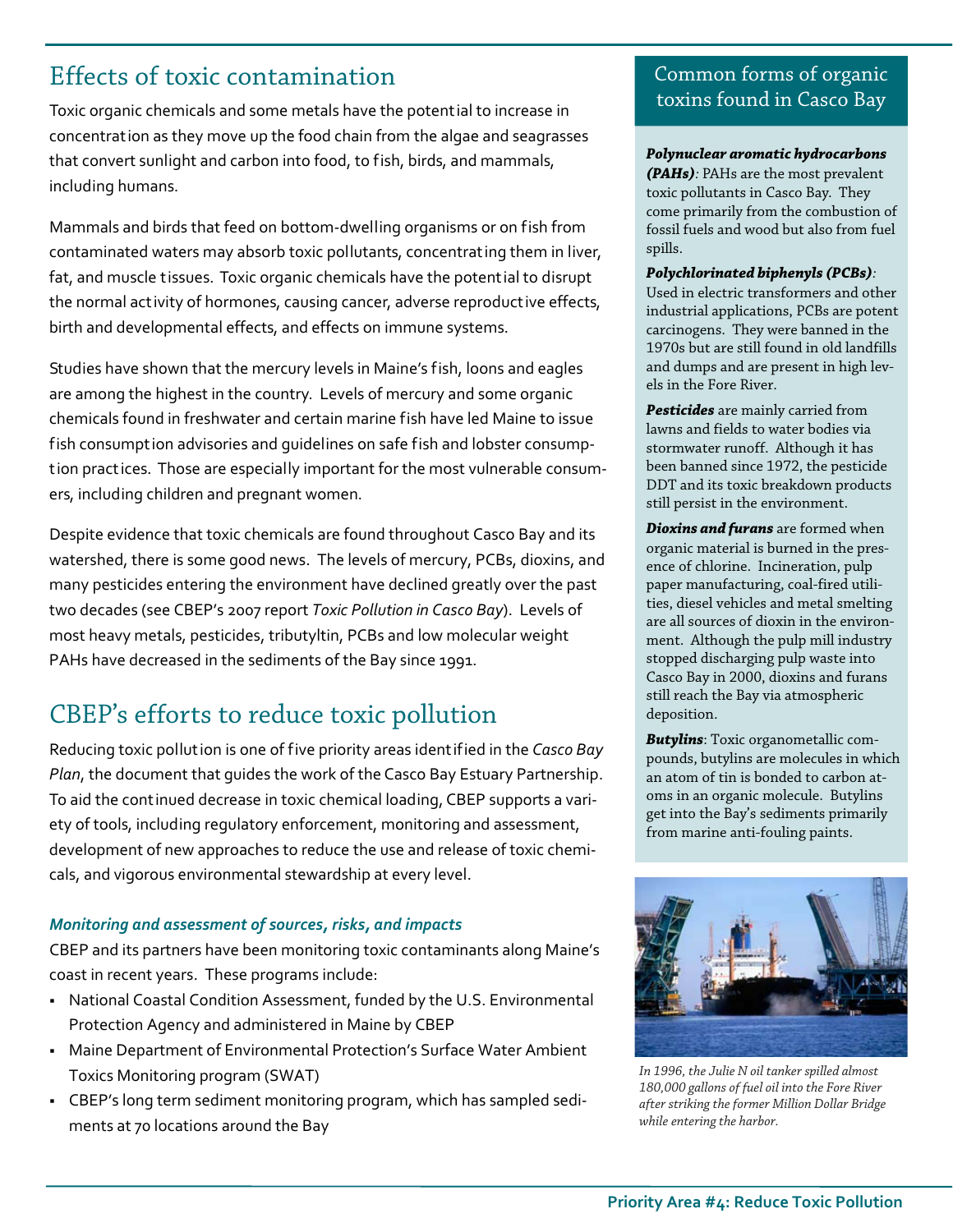



*The Casco Bay Estuary Partnership and its partners sample Casco Bay sediment for the presence of toxic pollutants.*



*Sediment pollution can result from past industrial activities. At the site of a former coal gas works plant, which operated in Portland for almost a century, coal tar can still be seen oozing into the Fore River estuary. Remediation is planned at the site.*

- Maine DEP Air Toxics Monitoring Program, including the Breathing Easier through Monitoring program in Portland, and the two Mercury Deposition Network sites in the watershed, located in Freeport and Bridgton
- Gulf of Maine Council on the Marine Environment Gulfwatch mussel moni‐ toring program

In addition, CBEP has supported the tracking of organic chemicals and metals in the Bay's sediments, in lobsters, fish, clams and blue mussels, and in the pre‐ cipitation that reaches the Bay. Toxic contamination studies conducted by the Biodiversity Research Institute and the Wise Laboratory of Environmental and Genetic Toxicity have also received CBEP support. To assess current sources of contamination, CBEP supports the monitoring of discharges, stormwater run‐ off, and atmospheric deposition for toxic contamination.

### Case studies

### *Monitoring Blue Mussels for Toxic Chemicals*

CBEP supports the Marine Environmental Monitoring Program, a long‐term study to assess the levels and locations of toxic contaminants along the coast, using the common blue mussel as an indicator species. Because regional and national programs also sample mussels, those larger data sets help to provide a context for assessing the conditions in Maine.

Sampling at several Casco Bay sites suggests that while there was an initial in‐ crease in lead levels from 1988 to 2002, there has been a decline in lead levels in more recent samples. A regional decline in lead over the past decade has also been observed in the mussel sampling program.

#### *Detecting Toxic Residues in Osprey Eggs*

CBEP funded a study to measure levels of toxic compounds in the eggs of ospreys, a bird of prey that nests and feeds throughout the watershed. The study, conducted by the Biodiversity Research Institute, analyzed osprey eggs for the presence of toxic compounds, including those found in substances like organochloride pesticides, stain repellants, and flame retardants. The majority of eggs sampled contained toxic residues — in some case, in very high concentrations.

#### *Identifying Areas of Emerging Concern*

Over the past several years, CBEP has added a new class of contaminants to monitor. These "contaminants of emerging concern" include: persistent or‐ ganic chemicals like polybrominated diphenyl ethers (PDBEs) and perflouri‐ nated chemicals (PFCs); as well as pharmaceuticals and personal care products (PPCPs) which include drugs, soaps, hairspray, and sunscreen. Monitoring studies are finding contaminants of emerging concern throughout the aquatic environment worldwide, including in Casco Bay.